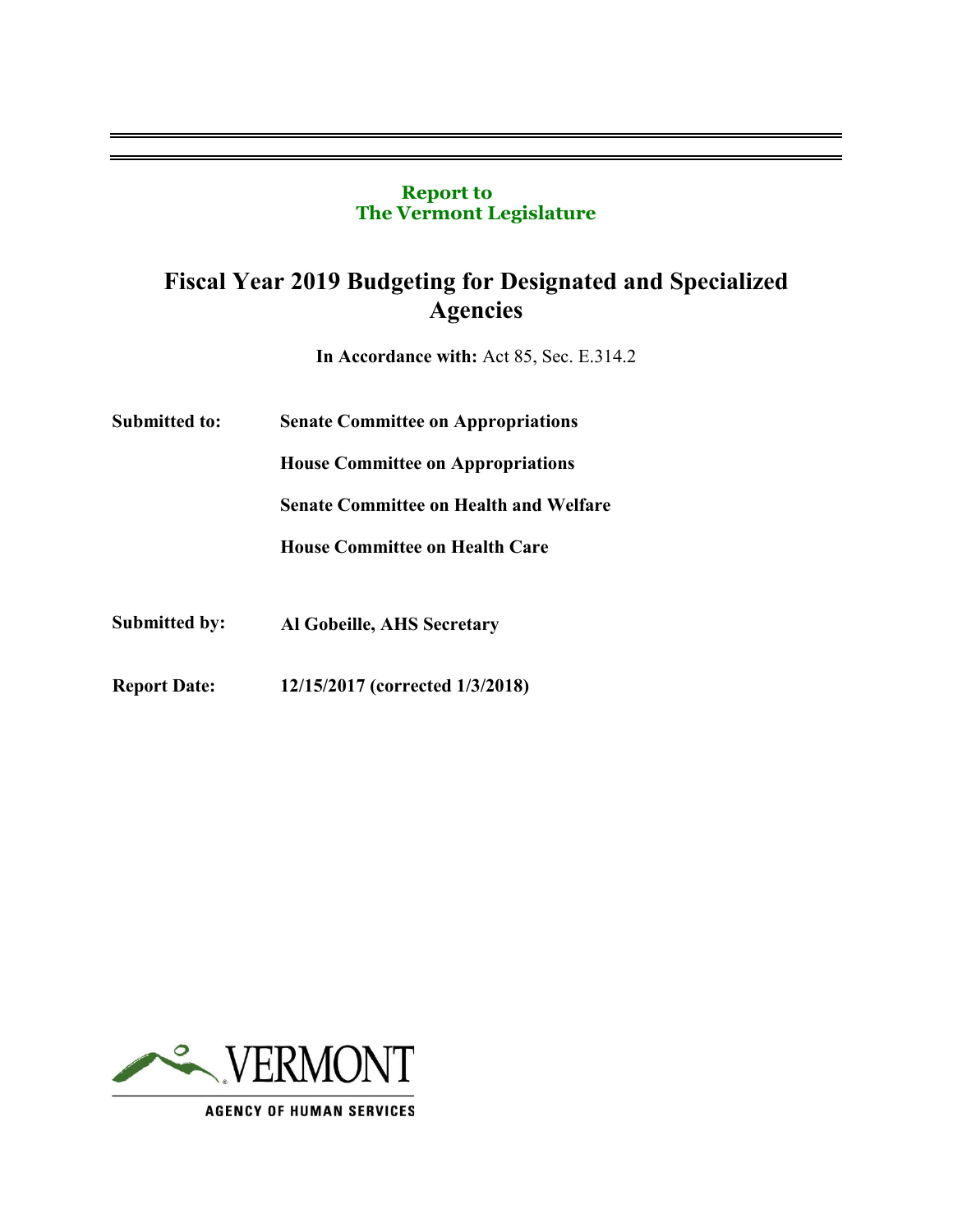# **I. Legislation**

# Sec. E.314.2 FISCAL YEAR 2019 BUDGETING FOR DESIGNATED AND SPECIALIZED SERVICE AGENCIES

(a) The Secretary of Human Services, in consultation with the Departments of Mental Health and of Disabilities, Aging, and Independent Living, shall estimate the levels of funding necessary to sustain the designated and specialized service agencies' workforce, including increases in the hourly wages of workers to \$15, and to increase the salaries for clinical employees and other personnel in a manner that advances the goal of achieving competitive compensation to regionally equivalent State, health care, or school-based positions of equal skills, credentials, and lengths of employment; enable the designated and specialized service agencies to meet their statutorily mandated responsibilities and required outcomes; identify the required outcomes; and establish recommended levels of increased funding for inclusion in the fiscal year 2019 budget.

# **II. Background**

Act 85 appropriated \$8.37 million in Fiscal Year 2018 for increased payment to Designated Agencies (DA) and Specialized Service Agencies (SSA). This payment increased the hourly wages of employees to \$14 per hour and funded salary increases for crisis response and crisis bed personnel. The Act also required the Secretary of Human Service to estimate funding to further increase salaries to achieve a \$15 per hour minimum wage and to achieve competitive compensation for clinical and other employees. On November 15, 2017, the Vermont Care Partners provided the Agency of Human Services with a budget analysis to move staff from \$14 to \$15 per hour and to achieve competitive compensation for clinical and other employees (Attachment A).

## **III. Findings**

The Agency of Human Services (AHS) appreciates the work of Vermont Care Partners (VCP) on the workforce investment projections for 2019. To verify the VCP analysis, AHS would need to contract with a third-party consultant in accordance with sound fiscal, monitoring and quality assurance practices.

The VCP data estimates a \$1.4 million dollar need to increase the wages of all employees who are currently earning less than \$15/hr. To achieve levels commensurate with state compensation would require over \$61 million in increased funding (Attachment C).

## **IV. Discussion**

Act 85 and Act 82 were the result of frustrations concerning our mental health system within our State. The often-high number of people waiting for treatment in our emergency rooms, the concern about the safety of staff, and the all too often headlines of folks with mental illness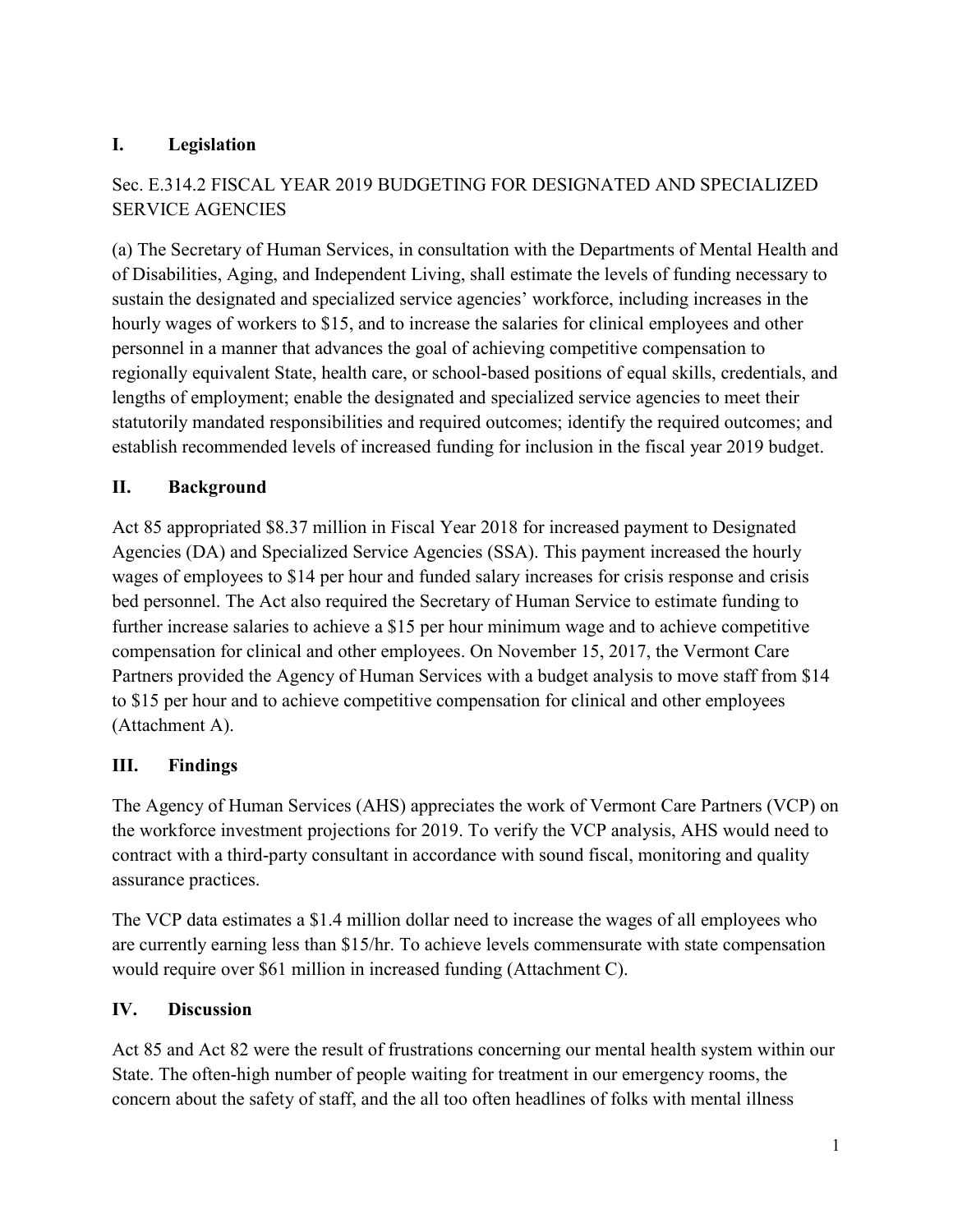doing harm to themselves or others has galvanized a belief that the State, and our designated agencies, must do a better job serving people with mental illness. It is with this as a backdrop that we will attempt to fulfill the intent of the legislation cited above and with respect for the larger intent to improve the system as whole.

First, we will address the increased compensation provided in the law and a view of future imports. It must be noted that reasonable people can disagree on the advantages of across the board pay increases. Often called "spreading the peanut butter" by detractors, the practice of across the board increases can lose the potential gain to be made through strategic investments in a workforce. Valuable workplace mores such as length of service and variable qualifications are often lost in blunt moves. Compression, for those just above the level of selected increase, can produce morale, retention, and fairness issues for managers to deal with. On the other side of this debate, there exists strong economic evidence that increasing the base compensation within large companies does improve quality, morale and retention for the workers receiving the benefit.

What we see with the DA/SSA's mirror both positions. For the impacted workers, retention rates are showing improvement for example, while compression issues exist. More importantly, positions at the median compensation levels that did not receive additional funding, are currently hard to fill. Each of the designated agencies faces slightly different employment, demographic and service level challenges and feedback from the field was mixed on the imperative to focus on one workforce component.

Second, we feel compelled to ask the question, "what problem are we trying to solve"? It is concerning when we intermingle the goals of mental health system improvement, State budgeting, and private sector management. The DA/SSA's are created in statute and are financed through a "performance grant" that is not quite a grant and not quite a contract. This blurs the line between state entities and the private sector. It also reduces the structure and force of accountability as it does not always include the right tools to manage performance or create incentives. For example, if one of these entities were found to not meet a new measurement of ER utilization would we contract with someone else? The answer currently is no, and this leaves the call for increased measures and accountability lacking.

A few of the tools we do have are pay for performance, value based payments, and new innovations that provide open ledger access, such as block chain technology. The problem identified above, as the blurred line, must be drawn bright. The DA/SSA's must be responsible for choosing to use strategic salary increases or spreading the peanut butter. The State should pay for value. This is not to say that we as a State could, and possibly should put minimum pay requirements in our contracts, but managing the business should be the realm of the private entity.

Third, the ability of AHS to implement the legislative intent to raise low wage worker pay is limited by our statutorily defined payment structures. What may be easy for the private sector, is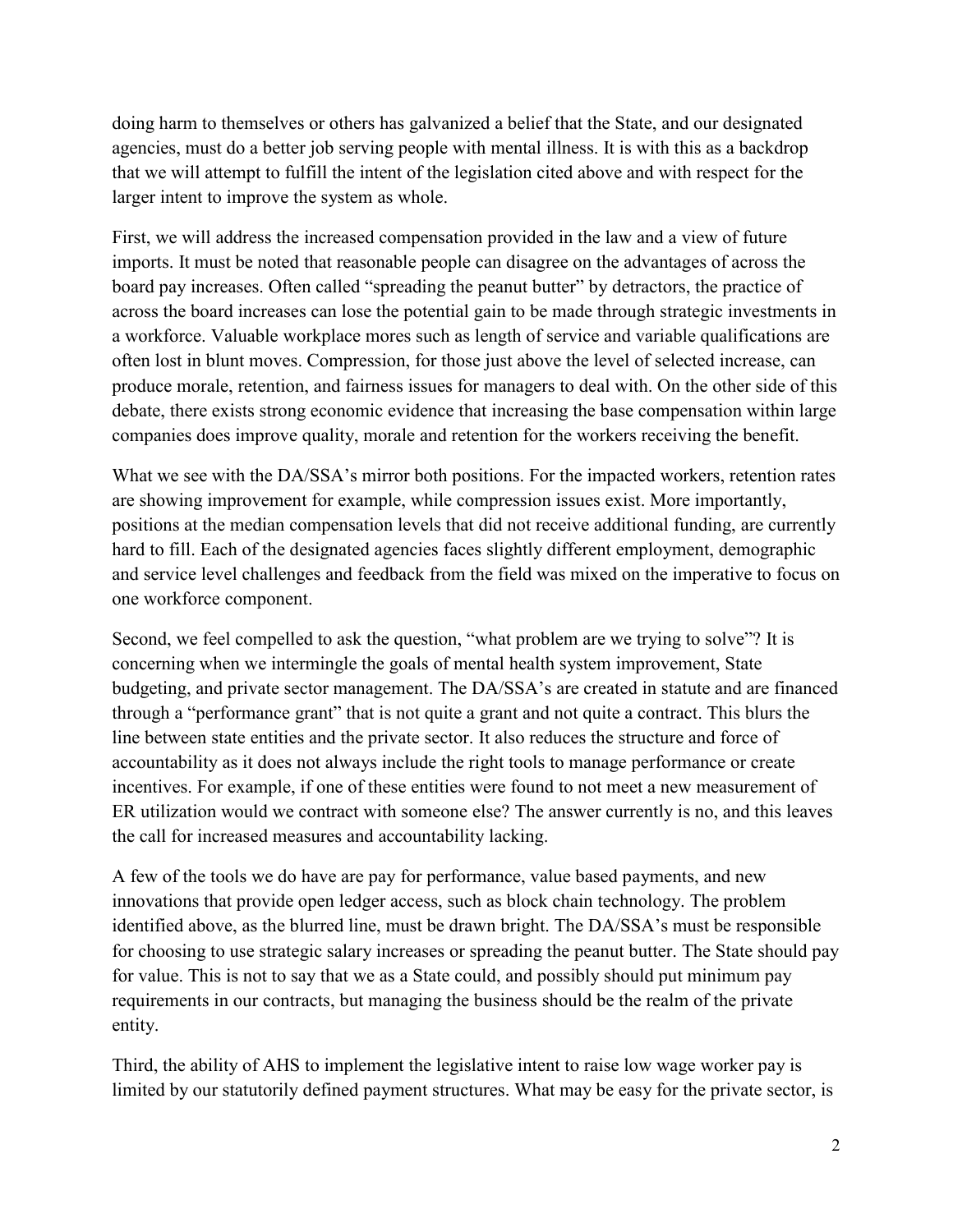difficult at best for the State Medicaid system. The DA/SSA's operate in different geographies, provide different and varied services, and lack common salary and wage policies. This makes a request to "raise all employees to \$14/hr." a problem when some agencies were already near these levels while others remained well below. Requests for mental health rate increases ranged from 1% to almost 12% amongst the agencies (Attachment D). This made implementation difficult and inexact.

Fourth, we must focus on improving the system and not limit our thinking or prioritization to one component or another. The DA/SSA's do incredibly important work, often under arduous conditions, that we should all respect, appreciate, and admire. But they are only part of the system, and the ability of the other parts to function as intended has a direct feedback loop to them. Trying to hold the Designated Agencies financially accountable for performance without providing the proper downstream facilities is unfair at best. Specifically, the relationship between increased crisis bed investment and inpatient facility needs must be examined more closely.

## **V. Summary of Conclusions**

- Although we are all invested in stabilizing our community-based system, a global wage increase targeting the first tier of workers may not accomplish that goal.
- As we move towards a more accountable system, we must allow the DA/SSA system to strategically invest to meet the goals and outcomes we identify as critical and not manage our partners based on contract expectations that primarily tell us how much but not enough about quality and outcomes.
- Investments in the system can have unintended consequences, we must analyze and understand those to ensure that our solutions address the issues we have identified.
- A conversation across all branches of government and our community provider system must clearly identify our desired goals and outcomes in order to ensure agreement on work that must be done and work that may be desirable but not critical – that grey area in-between creates inequities and challenges in apples to apples comparisons across the community system.
- We must address the other areas of our community system to ensure that each is performing according to expectations – hospitals, nursing facilities, home health, and private providers all have a role to play and must be strong and accountable.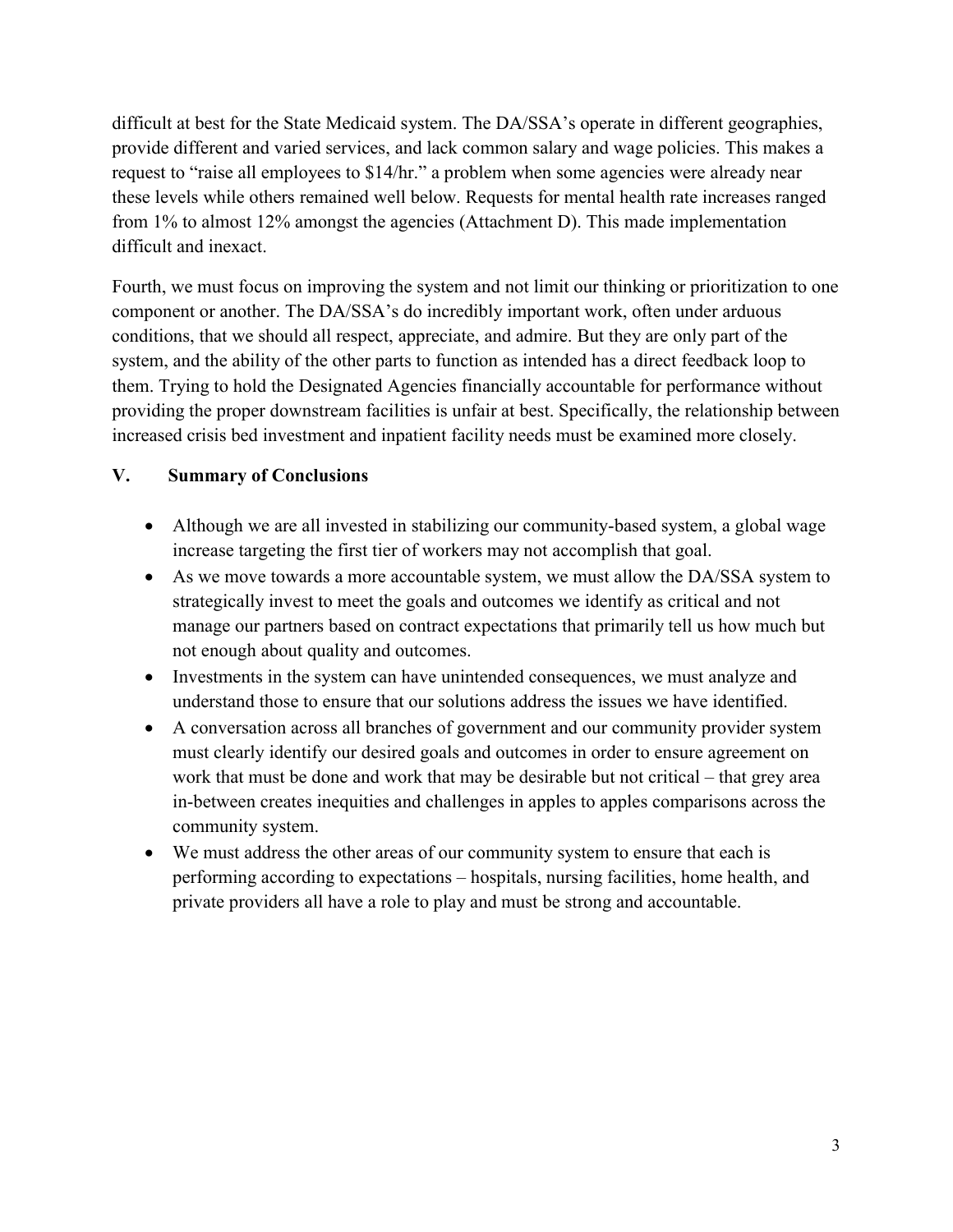## **Attachment A**

#### **DA/SSA Information request form AHS**

### **Name of Agency: SUMMARY**

|                                             |             |            |                       | Average hourly     |            |            |               |                        |                      |
|---------------------------------------------|-------------|------------|-----------------------|--------------------|------------|------------|---------------|------------------------|----------------------|
|                                             |             |            | <b>Current Annual</b> |                    | amount per | Hourly     | Compression/L | Hourly                 |                      |
|                                             | # of Staff* | % of total | Salary                | <b>Total Hours</b> | position   | Target Min | OS Adjsmts**  | Difference             | <b>Amount Needed</b> |
| Staff earning between \$14/hour and \$14.99 | 1,281.85    | 26%        | 25,556,517            | $1,794,614$ \$     | 14.24      | 15.00      | 0.76          | $0.76$   $\frac{6}{5}$ | 1,362,696            |
| Staff earning between \$15/hour and \$20.00 | 2,214.30    | 45%        | 69,999,861            | $4,090,178$ \$     | 17.11      | n/a        | 4,159,266     | n/a                    | 4,159,266            |
| Staff earning over \$20/hr                  | L,391.58    | 28%        | 70,583,618            | $2,583,516$ \$     | 27.32      | n/a        | 3,894,195     | n/a                    | 3,894,195            |
| Totals                                      | 4887.725    |            | 166,139,996           |                    |            |            |               |                        | 9,416,157            |
| Variable Fringe                             | 24.9%       |            |                       |                    |            |            |               |                        | 2,340,543            |

#### **Instructions/Notes:**

Complete all shaded sections

\*Include FT/PT and Hrly employees

\*\*Each Agency used its own methodology for calculating compression and length of service adjustmentsfor all staff earning over \$15/hour.

**Please Note: There is no data included for SCC or Pathways for Housing. All other DAs and SSAs responded.**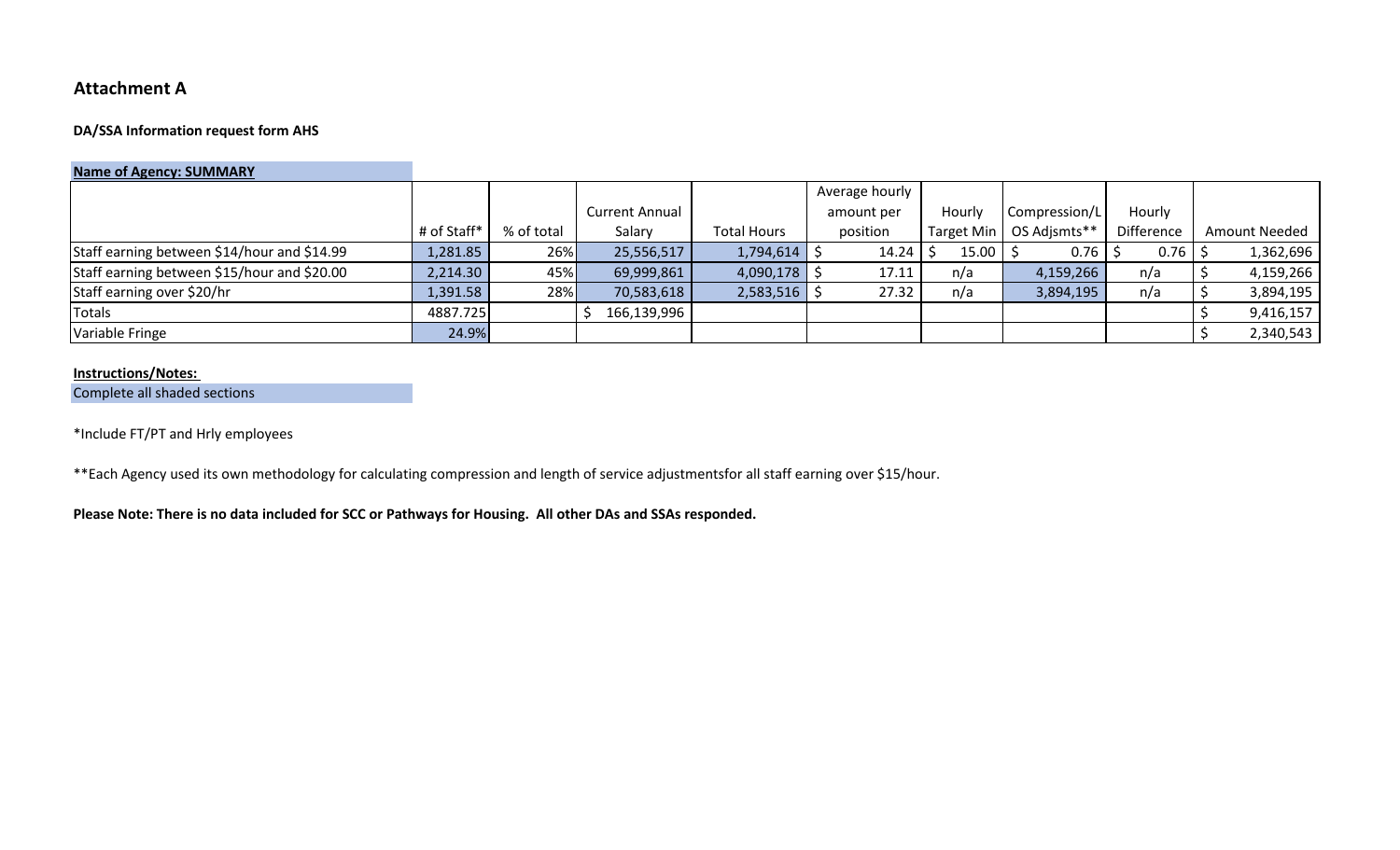### **Attachment B**

# **DA/SSA Wages Relative to Comparable State positions - 2016**

#### **FINAL RESULTS - 12/13/16**

| <b>State Job Title</b>                                                     | #<br>Incumbents/<br><b>FTES</b> in<br><b>Comparable</b><br><b>Agency</b><br><b>Positions</b> | <b>Average</b><br>Length of<br><b>Service</b><br>for<br><b>Agency</b><br><b>Positions</b> | <b>Average</b><br><b>Agency</b><br><b>Compensation</b><br>for this job | <b>Agency</b><br><b>Annualized</b><br><b>Average Salary</b> | <b>Comparable</b><br><b>State Salary</b><br>(by Step<br>based upon<br><b>Grade and</b><br>Avg LOS) | <b>State</b><br><b>Annualized</b><br><b>Average</b><br><b>Salary</b> | Compa-<br>ratio        | <b>Per Person</b><br><b>Average</b><br><b>Increase to</b><br><b>Meet State</b><br><b>Level</b> | <b>Additonal Comp</b><br><b>Needed for Agency</b><br><b>Positions to Reach</b><br><b>State Levels</b> |
|----------------------------------------------------------------------------|----------------------------------------------------------------------------------------------|-------------------------------------------------------------------------------------------|------------------------------------------------------------------------|-------------------------------------------------------------|----------------------------------------------------------------------------------------------------|----------------------------------------------------------------------|------------------------|------------------------------------------------------------------------------------------------|-------------------------------------------------------------------------------------------------------|
| Psych. Tech.<br>Grade 18 - Step 5<br>(Non-Degree)                          | 1605                                                                                         | 4.4 \$                                                                                    | 14.41                                                                  | $\zeta$<br>28,100                                           | \$<br>19.82                                                                                        | \$<br>38,649                                                         | 72.70% \$              | $10,550$ \$                                                                                    | 16,931,948                                                                                            |
| <b>Reach Up Case Manager II</b><br>Grade 23 - Step 6<br>(Bachelor's)       | 955                                                                                          | 4.8 \$                                                                                    | 16.79                                                                  | \$<br>32,741                                                | $\zeta$<br>26.94                                                                                   | \$<br>52,533                                                         | 62.32% $\frac{\xi}{2}$ | 19,793                                                                                         | $\vert$ \$<br>18,901,838                                                                              |
| <b>Psychiatric Social Worker I</b><br>Grade 23 - Step 6<br>(Master's)      | 384                                                                                          | $6.2$ \$                                                                                  | 20.96                                                                  | $\zeta$<br>40,872                                           | \$<br>26.94                                                                                        | \$<br>52,533                                                         | 77.80% <mark>\$</mark> | 11,661                                                                                         | l\$<br>4,477,824                                                                                      |
| <b>Clinical Social Worker</b><br>Grade 25 - Step 7<br>(Master's w/License) | 182                                                                                          | $8.5$ \$                                                                                  | 22.85                                                                  | \$<br>44,558                                                | $\zeta$<br>31.37                                                                                   | \$<br>61,172                                                         | 72.84% <mark>\$</mark> | $16,614$ \$                                                                                    | 3,023,748                                                                                             |

**Notes:**

**\$ 43,335,357.00**

1. Annualized Salaries Assume: \* average work week 37.5 hours

\* 1,950 hours per year

2. State Wages are based on CLS Pay Plan in effect 7/10/16 - 7/8/17.

Conclusion: To bring comparable Agency positions up to the level of these four State positions, the DAs/SSAs would need to spend over 43 million dollars. This does not include the rest of the Agencies' staff in other positions.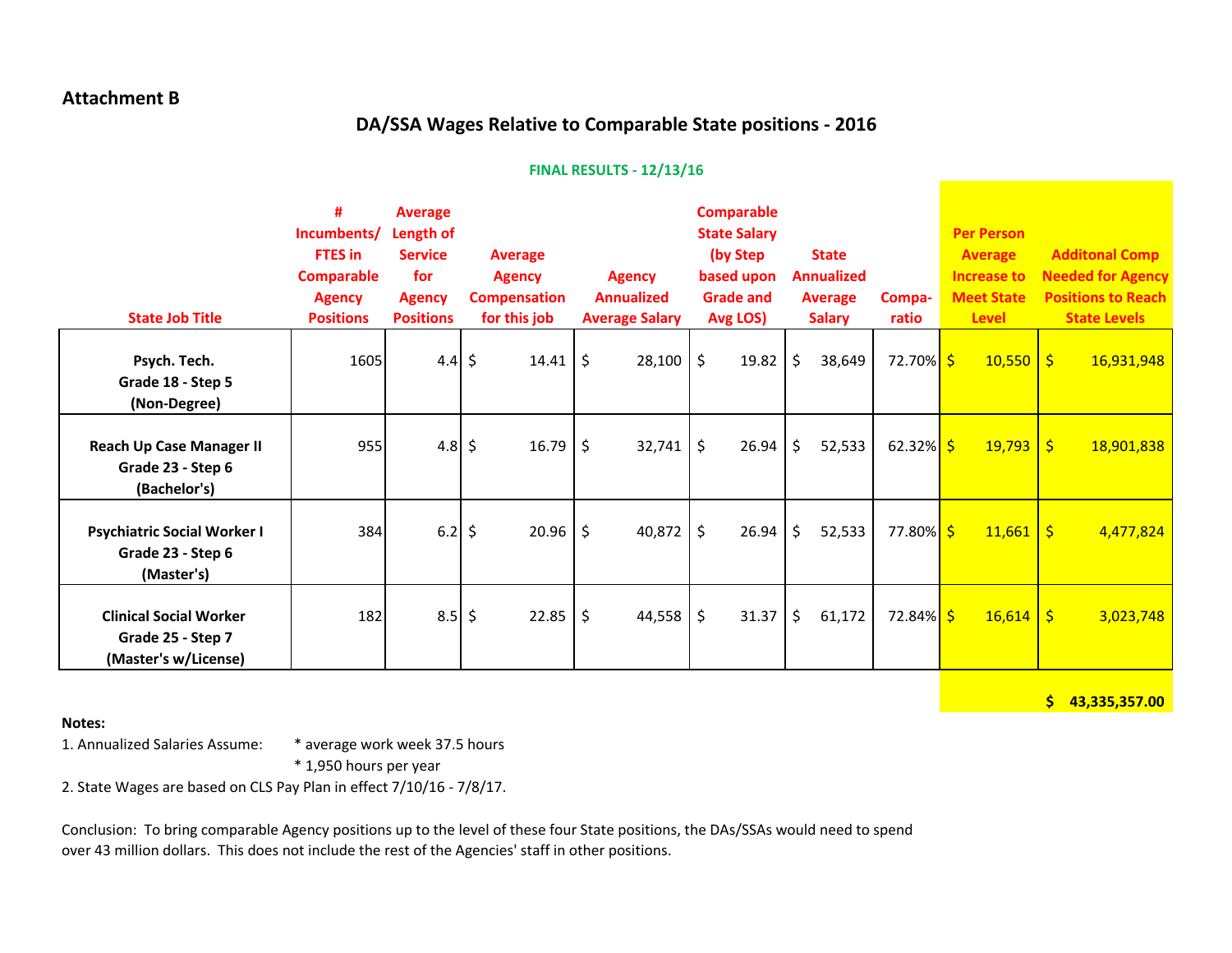#### **Attachment C**

# **DA/SSA Wages Relative to Comparable State positions - 2017**

| <b>Agency Direct Care Jobs by Level</b>    | <b>Budgeted</b><br><b>FTES</b> in<br>Agency<br><b>Positions</b> | Average<br>Length of<br><b>Service</b><br>for<br>Agency<br><b>Positions</b> | Average<br>Agency<br>Compensation<br>for this job<br>(Hrly Basis) | <b>Agency</b><br><b>Annualized</b><br>Average Salary* | Comparable<br><b>State Hourly</b><br>Rate (by Step<br>based upon<br><b>Grade and</b><br>Avg LOS) | <b>State</b><br>Annualized<br>Average<br>Salary* | Compa-<br>ratio     | <b>Per Person</b><br><b>Annual</b><br><b>Agency Salary</b><br><b>Increase to</b><br><b>Meet State</b><br><b>Level</b> | <b>Total Additonal</b><br><b>Comp Needed for</b><br><b>Agency Positions</b><br>to Reach State<br><b>Levels</b> |
|--------------------------------------------|-----------------------------------------------------------------|-----------------------------------------------------------------------------|-------------------------------------------------------------------|-------------------------------------------------------|--------------------------------------------------------------------------------------------------|--------------------------------------------------|---------------------|-----------------------------------------------------------------------------------------------------------------------|----------------------------------------------------------------------------------------------------------------|
| <b>Direct Care</b><br>(Non-Degree)         | 1,448.3                                                         | 4.3                                                                         | \$<br>14.48                                                       | \$<br>30,118                                          | \$<br>20.27                                                                                      | \$<br>42,162                                     | $71\%$ \$           | 12,043                                                                                                                | $\overline{\phantom{a}}$<br>17,442,524                                                                         |
| <b>Direct Care</b><br>(Bachelor's)         | 1,500.2                                                         | 5.1                                                                         | \$<br>17.29                                                       | \$<br>35,960                                          | \$<br>27.55                                                                                      | \$<br>57,304                                     | $63\%$ \$           | 21,344                                                                                                                | $\mathsf{S}$<br>32,019,891                                                                                     |
| <b>Direct Care</b><br>(Master's)           | 490.1                                                           | 5.8                                                                         | \$<br>21.38                                                       | \$<br>44,474                                          | \$<br>27.55                                                                                      | \$<br>57,304                                     | 78% <mark>\$</mark> | $12,830$   \$                                                                                                         | 6,287,518                                                                                                      |
| <b>Direct Care</b><br>(Master's w/License) | 297.8                                                           | 9.3                                                                         | \$<br>24.17                                                       | \$<br>50,267                                          | $\zeta$<br>33.19                                                                                 | $\zeta$<br>69,035                                | $73\%$ \$           | $18,768$   \$                                                                                                         | 5,589,269                                                                                                      |

**Total** \$ 61,339,201.26

#### **FINAL RESULTS - As of 10/1/17**

**Notes:**

1. Annualized Salaries are listed on an FTE basis

2. State Wages are based on CLS Pay Plan in effect 7/10/17 - 7/8/18.

#### **Please Note: There is no data included for SCC or Pathways for Housing. All other DAs and SSAs responded.**

Conclusion: To bring comparable Agency positions up to the level of these four State positions, the DAs/SSAs would need to spend over 61 million dollars. This does not include the rest of the Agencies' staff in other positions.